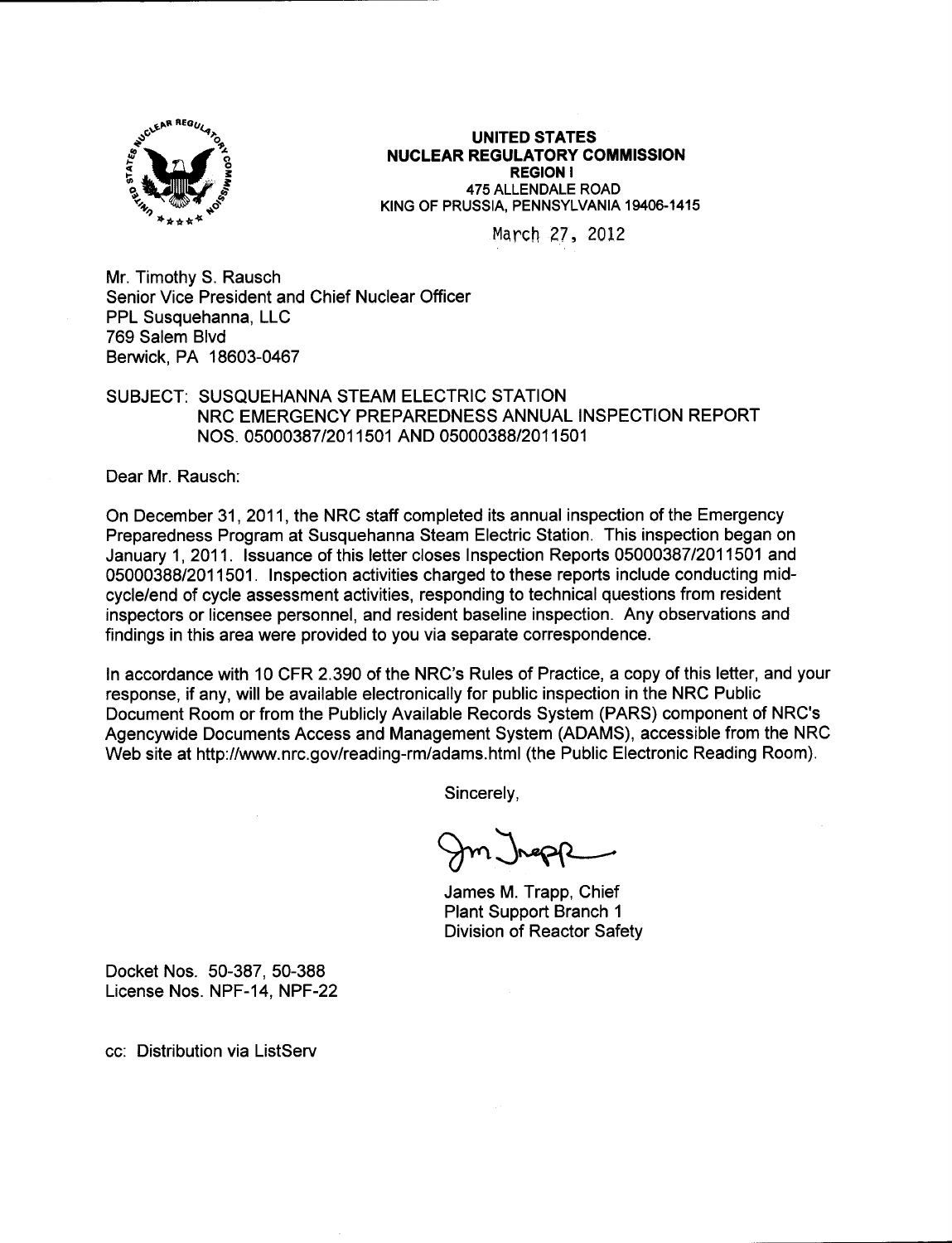Mr. Timothy S. Rausch Senior Vice President and Chief Nuclear Officer PPL Susquehanna, LLC 769 Salem Blvd Berwick, PA 18603-0467

## SUBJECT: SUSQUEHANNA STEAM ELECTRIC STATION NRC EMERGENCY PREPAREDNESS ANNUAL INSPECTION REPORT NOS. 05000387 12011 501 AND 05000388/201 1501

Dear Mr. Rausch:

On December 31, 2011, the NRC staff completed its annual inspection of the Emergency Preparedness Program at Susquehanna Steam Electric Station. This inspection began on January 1, 2011. Issuance of this letter closes Inspection Reports 05000387/2011501 and 05000388/2011501. lnspection activities charged to these reports include conducting midcycle/end of cycle assessment activities, responding to technical questions from resident inspectors or licensee personnel, and resident baseline inspection. Any observations and findings in this area were provided to you via separate correspondence.

In accordance with 10 CFR 2.390 of the NRC's Rules of Practice, a copy of this letter, and your response, if any, will be available electronically for public inspection in the NRC Public Document Room or from the Publicly Available Records System (PARS) component of NRC's Agencywide Documents Access and Management System (ADAMS), accessible from the NRC Web site at http://www.nrc.gov/reading-rm/adams.html (the Public Electronic Reading Room).

> SincerelY, /RN

James M. Trapp, Chief Plant Support Branch 1 Division of Reactor Safety

Docket Nos. 50-387, 50-388 License Nos. NPF-14, NPF-22

cc: Distribution via ListServ

| DOCUMENT NAME: G:\DRS\Plant Support Branch 1\Crisden\2012 EP_Security Closeout Letters\SusquehannaCloseout2011rev1.docx |  |  |  |
|-------------------------------------------------------------------------------------------------------------------------|--|--|--|
| ADAMS ACCESSION NUMBER: ML12088A088                                                                                     |  |  |  |

| 冈<br><b>SUNSI Review</b> |          | Non-Sensitive<br>Sensitive |               | $\boldsymbol{\nabla}$<br><b>Publicly Available</b><br>Non-Publicly Available |
|--------------------------|----------|----------------------------|---------------|------------------------------------------------------------------------------|
| <b>OFFICE</b>            | RI/DRS   | RI/DRP                     | <b>RI/DRS</b> |                                                                              |
| <b>NAME</b>              | CCrisden | <b>PKrohn</b>              | <b>JTrapp</b> |                                                                              |
| <b>DATE</b>              | 3/8/12   | 3/9/12                     | 3/13/12       |                                                                              |

**OFFICIAL RECORD COPY**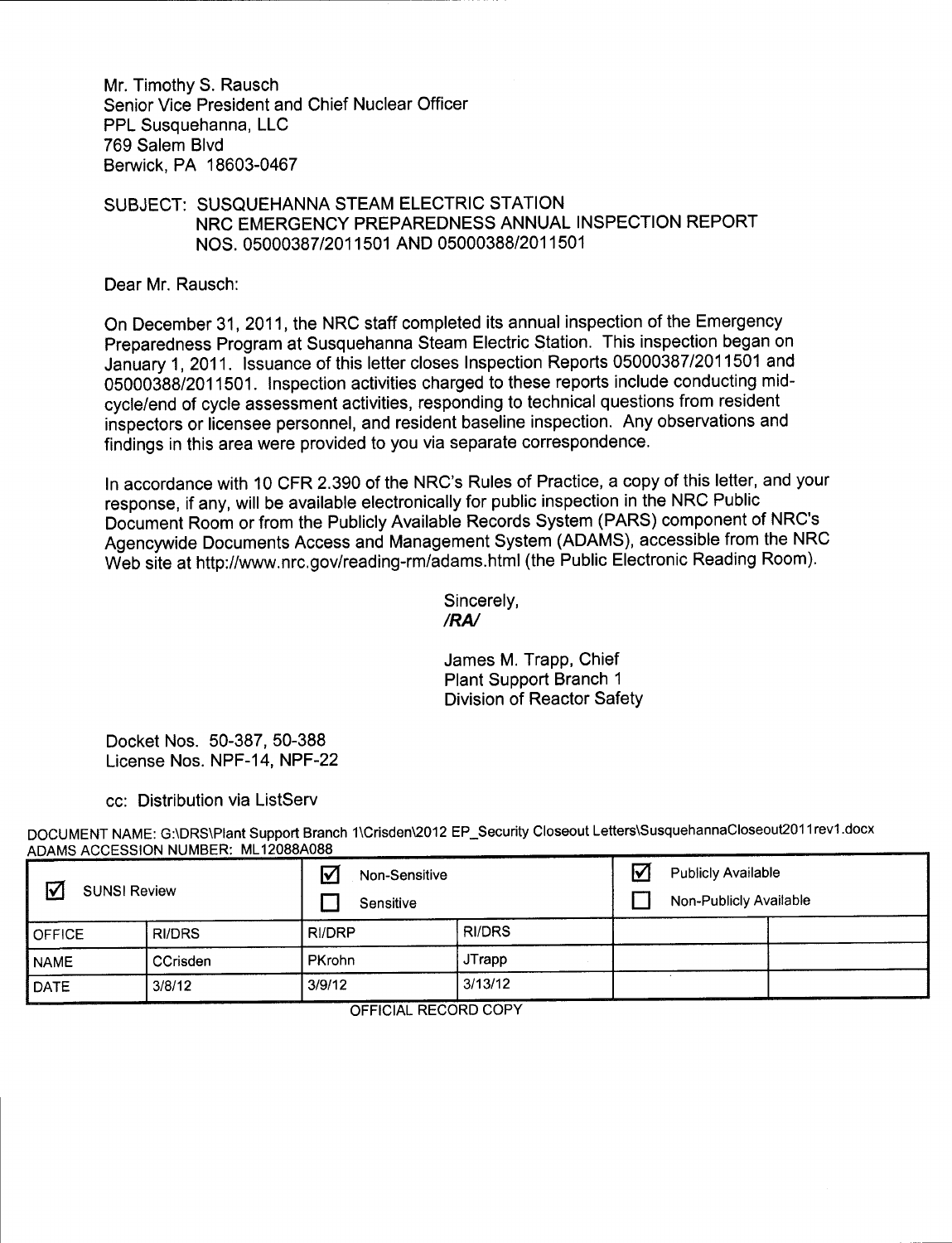T. Rausch

cc:

- J. Gorman, Manager, Nuclear Security
- D. Allard, Director, PA DEP
- G. Cannon, Director, PA Emergency Management Agency (PEMA) and Office of Homeland Security Advisor
- D. Hammons, RAC Chair, FEMA Region lll